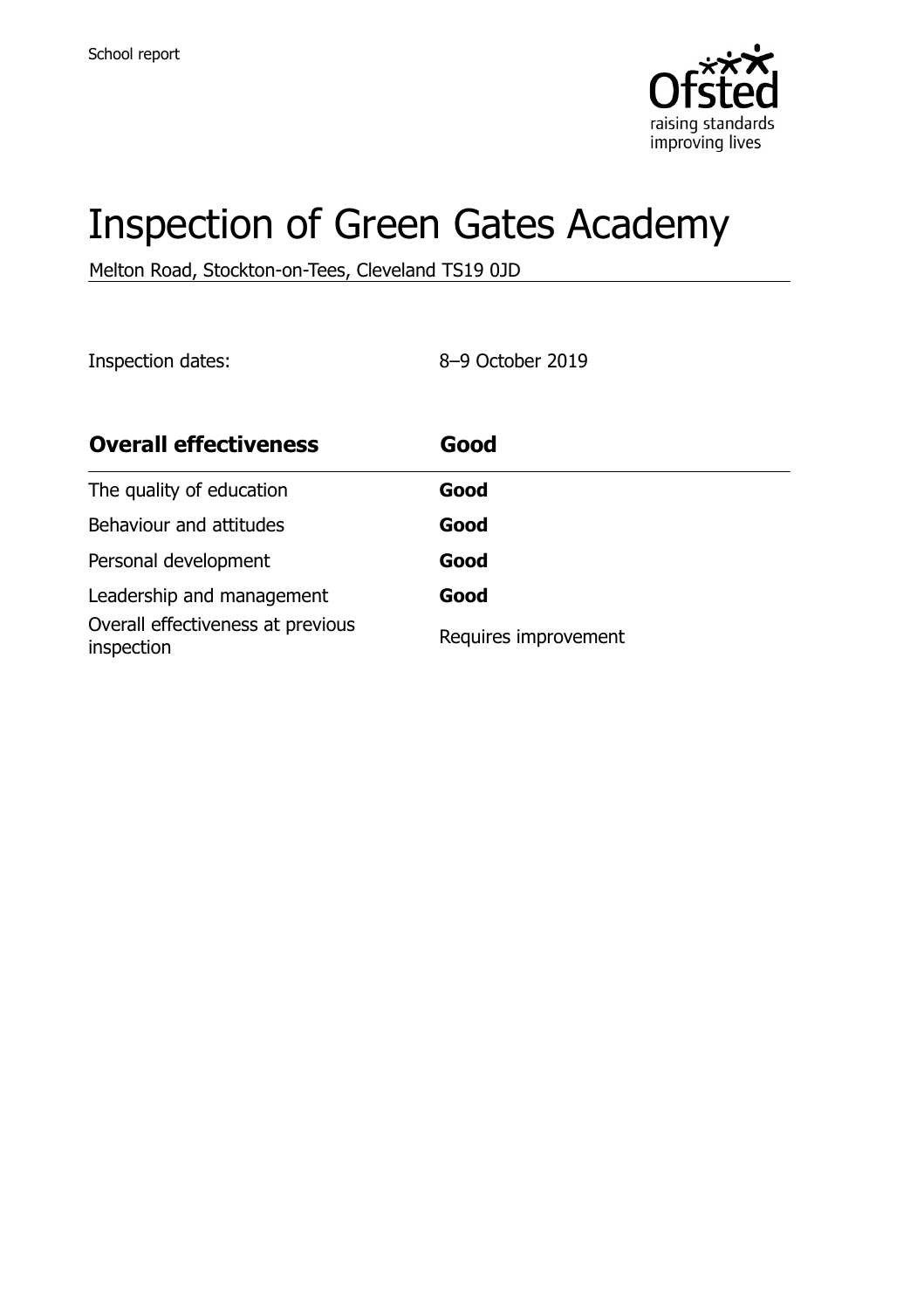

#### **What is it like to attend this school?**

Pupils told inspectors they really enjoy coming to school. Pupils' happy smiles as they skipped down the school path at the start of the day supported this view.

Staff and leaders are ambitious for pupils. The school mantra, that pupils need to be the very best they can be, is shared by staff. Pupils recognise that staff care for them. Pupils know even if they have a tough day, tomorrow is a fresh start and difficulties can be overcome.

Pupils wear their uniform with pride and feel valued and respected in the school community. Bullying is rare and if it occurs, it is dealt with well by staff.

Most of the time, pupils behave very well. However, as pupils told inspectors: 'Everyone has their moments.' Staff understand pupils' needs well. When a pupil has a crisis, staff know exactly what to do. Their swift action ensures learning continues uninterrupted for the rest of the class.

School leaders want pupils to learn from as many different experiences as possible. Pupils' recent encounters have included boat trips at sea, kayaking, sheep-washing in North Yorkshire and bee-keeping. These experiences broaden pupils' understanding of the wider world and help them learn and remember more.

#### **What does the school do well and what does it need to do better?**

The school curriculum is based securely on the national curriculum. Staff understand pupils' needs well and are expert at making sure the challenging curriculum is adapted to meet the needs of all pupils.

Curriculum leaders regularly reflect on what helps pupils to learn. For example, in science, pupils learn by carrying out investigations that help them to remember key content more accurately. Pupils took great glee in telling me about how they used tights to make a model small intestine. Their good recall of the movement of the small intestine and how food is digested showed how much they had remembered.

Research carried out by leaders shows that a large proportion of pupils' additional needs directly affect their learning. Pupils' education, health and care (EHC) plans show that more than 80% have difficulty retaining information. The special educational needs coordinator (SENCo) and occupational therapist have put in place a programme to help pupils improve their memory skills.

In the previous inspection, the school was asked to improve the mathematics curriculum. Mathematics is now carefully planned so that pupils build on the knowledge learned in each unit taught. This enables pupils to know and remember important information more effectively.

School leaders are working on improving pupils' writing skills. A handwriting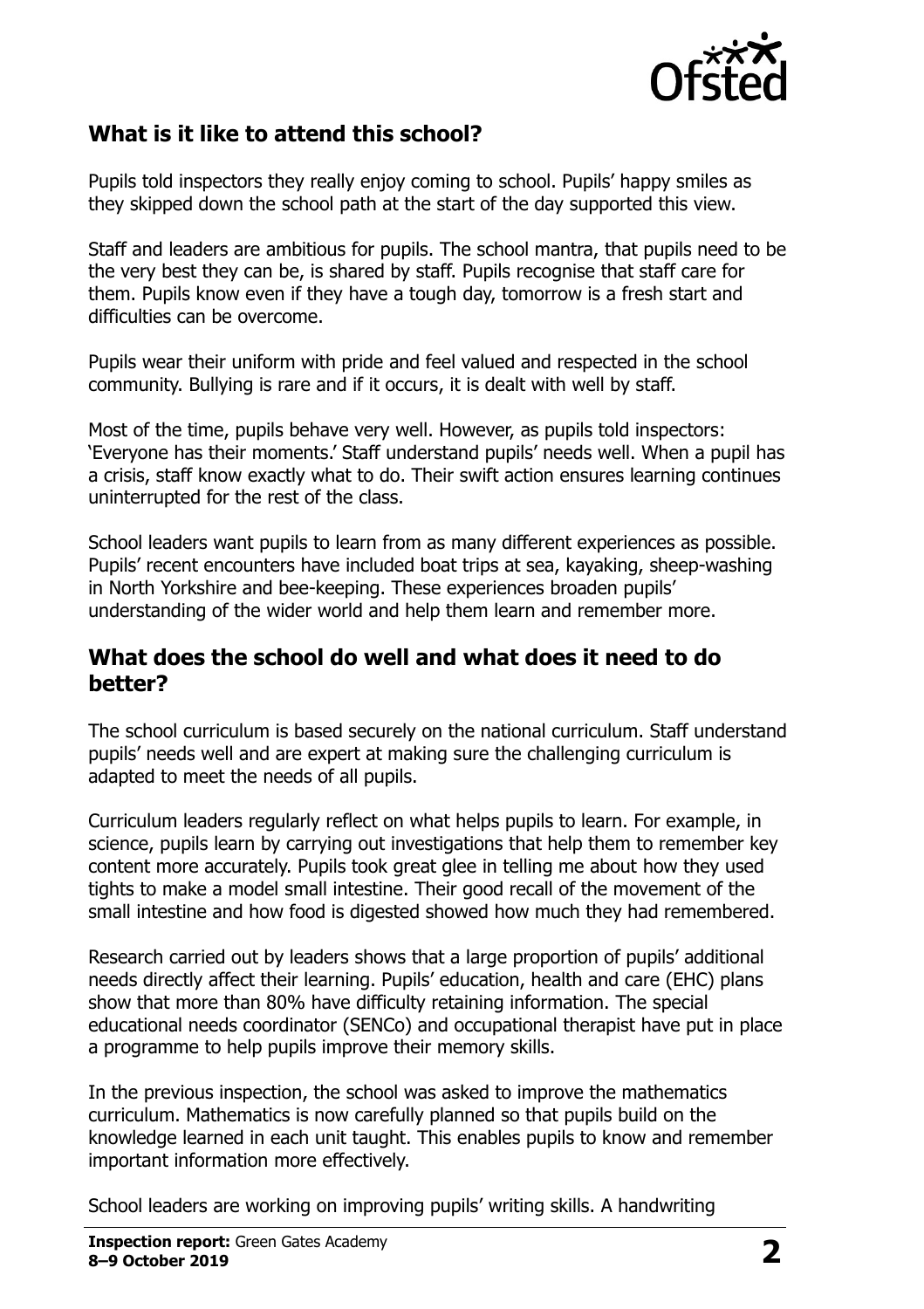

programme is in place. This helps pupils to master the motor skills needed to form equal-sized letters. Pupils also often struggle to write longer pieces of work and get their ideas down on paper. Further planning is needed to give pupils more opportunities to practise these skills in all areas of the curriculum.

Pupils enjoy art. The carefully planned curriculum enables pupils to follow their imagination and learn about other places in the world while building on their artistic skills. Examples of African animals adorn the walls of the corridors. The pupil artists are proud to show visitors their work.

Since the previous inspection, leaders have revolutionised a number of elements of the curriculum. They have combined high expectations for pupils with a curriculum that builds pupils' knowledge and skills. Pupils' achievement has improved significantly as a result.

Reading is given a high priority in the school. Leaders' goal is that all pupils will learn to read. Books chosen for early readers match the sounds that they are learning in phonics. Specialised training for teachers enables them to support pupils who arrive in school as non-readers. Pupils say their daily storytime has helped them to gain the confidence to read harder books and develop a love of reading.

Pupils are offered many opportunities to enhance their personal development. Extra sporting activities include horse riding and swimming. Pupils also spend as much time as possible outside in forest school. Leaders recognise that these activities contribute to pupils' social skills and could enrich the science curriculum. However, at the moment, science curriculum planning does not include these valuable experiences.

Leaders work hard to support parents and carers to help their children learn. However, few pupils spoken to said they were able to practise their reading skills at home.

# **Safeguarding**

The arrangements for safeguarding are effective.

Leaders have made sure the school is a safe environment for pupils. They are clear about the challenges pupils meet each day within the community. They work closely with other agencies to keep pupils safe.

Staff are well trained in identifying safeguarding issues, particularly those relating to the school's locality. The school's safeguarding record keeping is well organised and is overseen by the trust's safeguarding lead.

Teachers are aware of current safeguarding legislation and ensure that vulnerable pupils are well supported. The work of the parent support adviser ensures that families are supported to care for their children and ensure they attend school regularly.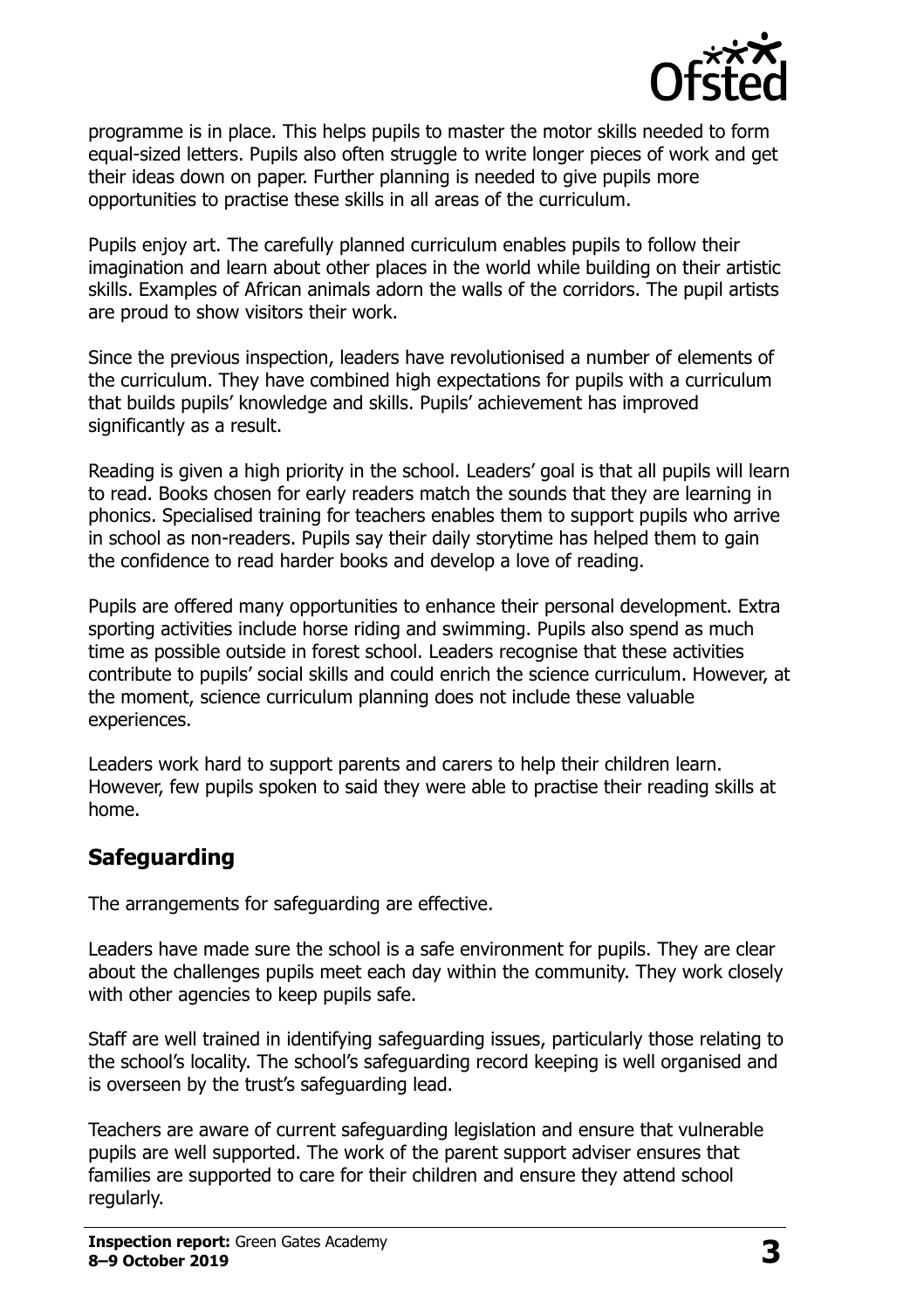

# **What does the school need to do to improve?**

# **(Information for the school and appropriate authority)**

- Since the previous inspection, school leaders have improved both pupils' achievement and the quality of the curriculum. Curriculum planning shows that most subjects within the curriculum are now effectively planned so that learning is sequenced and meets pupils' complex needs. However, some pupils' writing skills are stronger in some areas of the curriculum than in others.
- The curriculum gives pupils many different experiences. Leaders are planning to increase pupils' opportunities to learn in science through, for example, visits to forest school. However, this has not been put in place and opportunities are missed to develop further the science curriculum.
- Leaders work hard to support parents in a variety of different ways. For example, the school's information technology (IT) leader helps parents to upload parental controls onto their computers to safeguard pupils. However, sessions put on by school to help parents to support pupils' learning are not always well attended and pupils may not always get the added support needed. School leaders are aware that strengthening relationships with parents is important in reinforcing and consolidating pupils' knowledge and understanding.

#### **How can I feed back my views?**

You can use [Ofsted Parent View](http://parentview.ofsted.gov.uk/) to give Ofsted your opinion on your child's school, or to find out what other parents and carers think. We use Ofsted Parent View information when deciding which schools to inspect, when to inspect them and as part of their inspection.

The Department for Education has further quidance on how to complain about a school.

If you're not happy with the inspection or the report, you can [complain to Ofsted.](http://www.gov.uk/complain-ofsted-report)

#### **Further information**

You can search for [published performance information](http://www.compare-school-performance.service.gov.uk/) about the school.

In the report, '[disadvantaged pupils](http://www.gov.uk/guidance/pupil-premium-information-for-schools-and-alternative-provision-settings)' refers to those pupils who attract government pupil premium funding, pupils claiming free school meals at any point in the last six years and pupils in care or who left care through adoption or another formal route.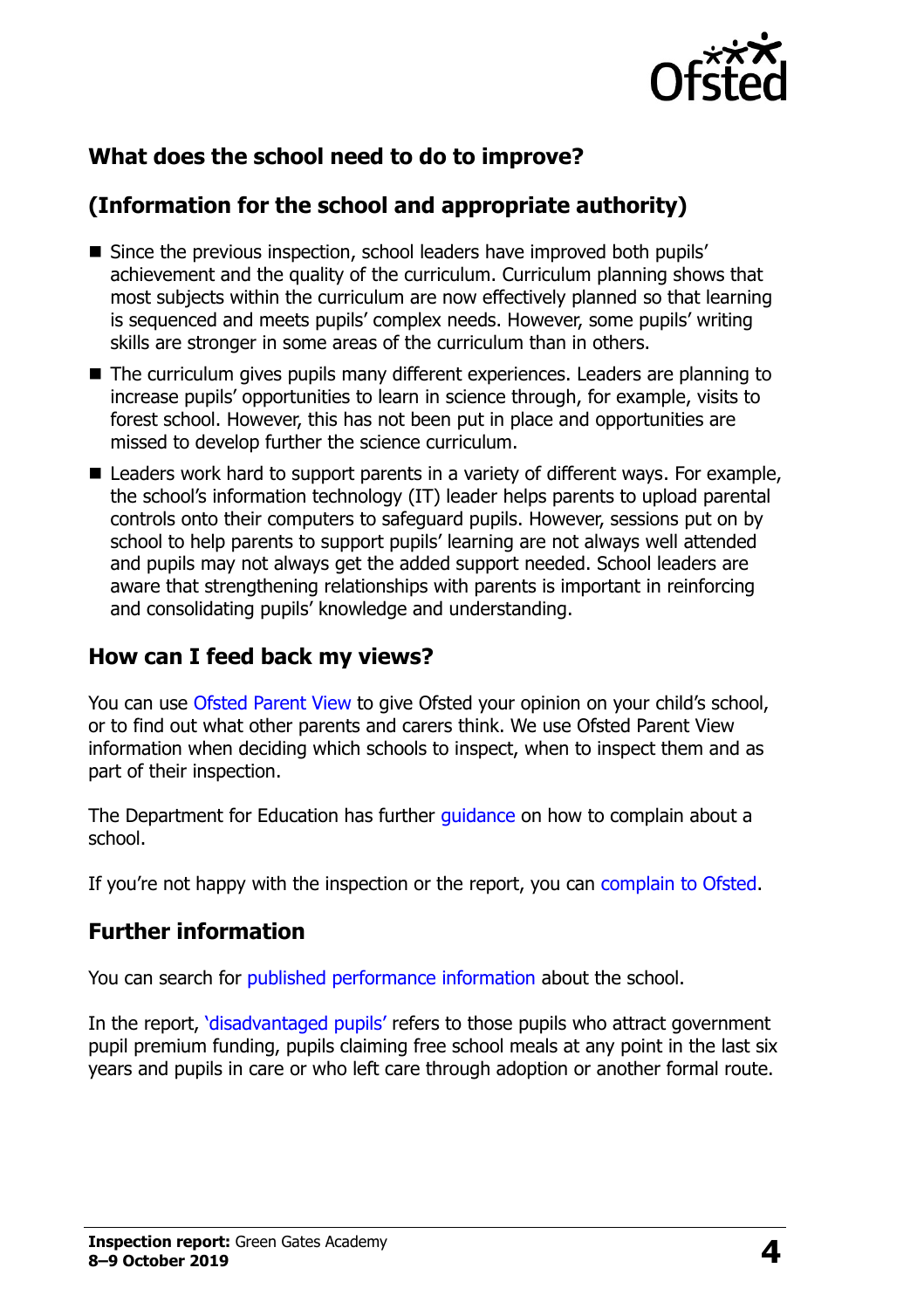

#### **School details**

| Unique reference number             | 141384                    |
|-------------------------------------|---------------------------|
| <b>Local authority</b>              | Stockton-on-Tees          |
| <b>Inspection number</b>            | 10110606                  |
| <b>Type of school</b>               | Special                   |
| <b>School category</b>              | Academy special converter |
| Age range of pupils                 | 5 to 11                   |
| <b>Gender of pupils</b>             | Mixed                     |
| Number of pupils on the school roll | 45                        |
| <b>Appropriate authority</b>        | Board of trustees         |
| <b>Chair of trust</b>               | <b>Maurice Jones</b>      |
| <b>Principal</b>                    | Melanie Lyons             |
| Website                             | www.horizonstrust.org.uk  |
| Date of previous inspection         | 27-28 June 2017           |

# **Information about this school**

- The school converted to an academy in September 2014.
- Since the previous inspection, pupil numbers have increased by more than 10%.

#### **Information about this inspection**

We carried out this inspection under section 5 of the Education Act 2005.

- $\blacksquare$  During the inspection, we spoke to pupils about their work and what it is like to be a pupil in the school. We also spoke to pupils in lessons and in the playground.
- We watched pupils arrive and observed the systems in place to ensure pupils moved safely from their transport into school.
- Meetings were held with senior leaders, curriculum leaders, those responsible for school governance, teachers and teaching assistants.
- We scrutinised a range of school documents, including curriculum documents and the school's evaluation of strengths and areas for improvement and the school's improvement plan.
- We evaluated the effectiveness of the school's safeguarding system and record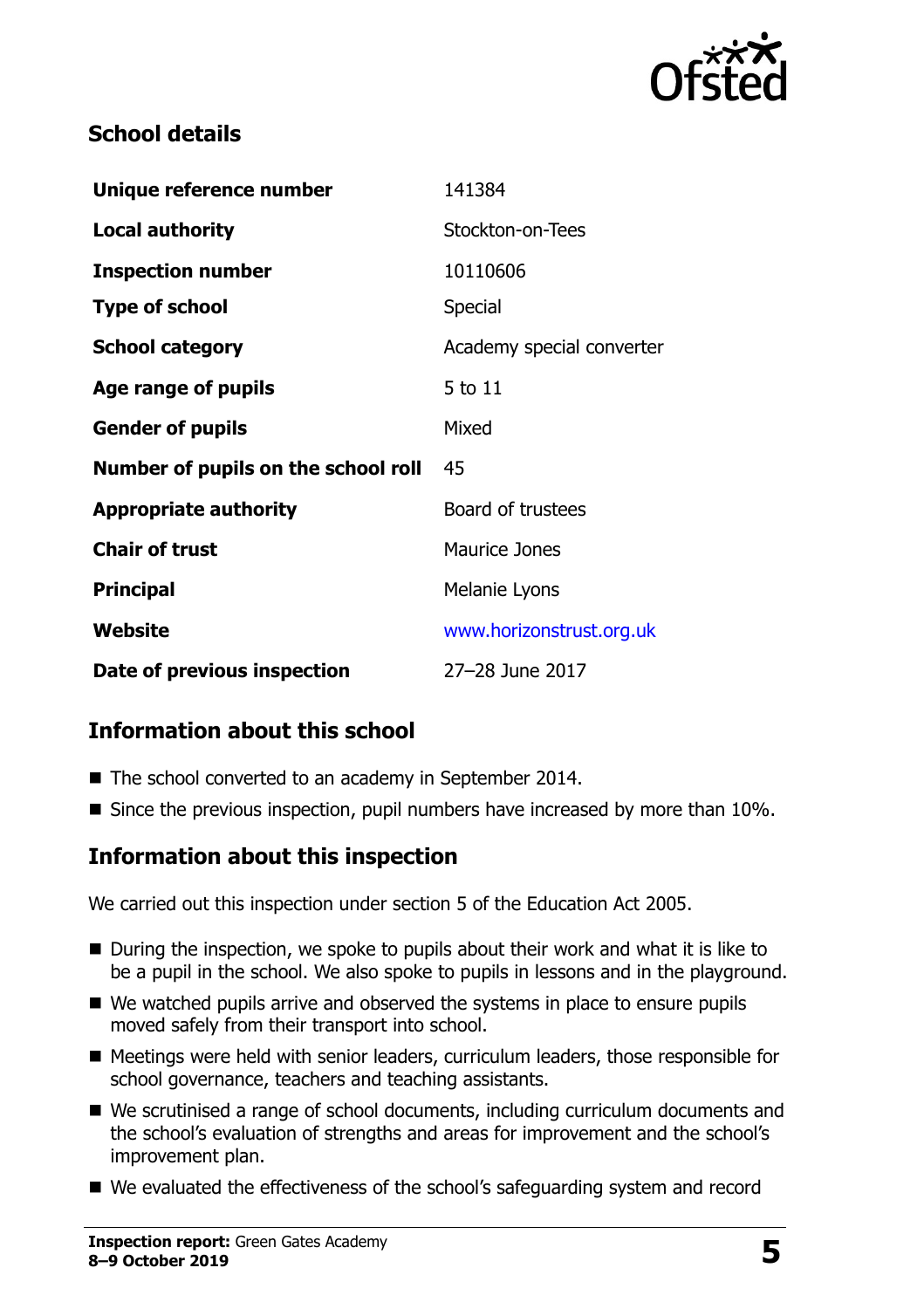

keeping. We did this by analysing records kept and discussing with staff and leaders the actions they would carry out if a pupil brought them a concern. We also checked the school's single central record to ensure that appropriate checks had been carried out when recruiting staff.

- We took into account the views expressed by pupils, the small group of parents who met with me and those parents who left comments on Ofsted's online freetext service. We also took into account the views of 12 members of staff who had completed Ofsted's staff survey.
- The inspection focused deeply on mathematics, science, design technology and reading. In these subjects, we met with subject leaders, visited lessons, spoke with pupils, met with teaching staff and looked at pupils' work. Other subjects were also considered as part of the inspection.

#### **Inspection team**

Marian Thomas, lead inspector **Her Majesty's Inspector** 

Moira Banks **Moira Banks Moira Banks Ofsted Inspector**